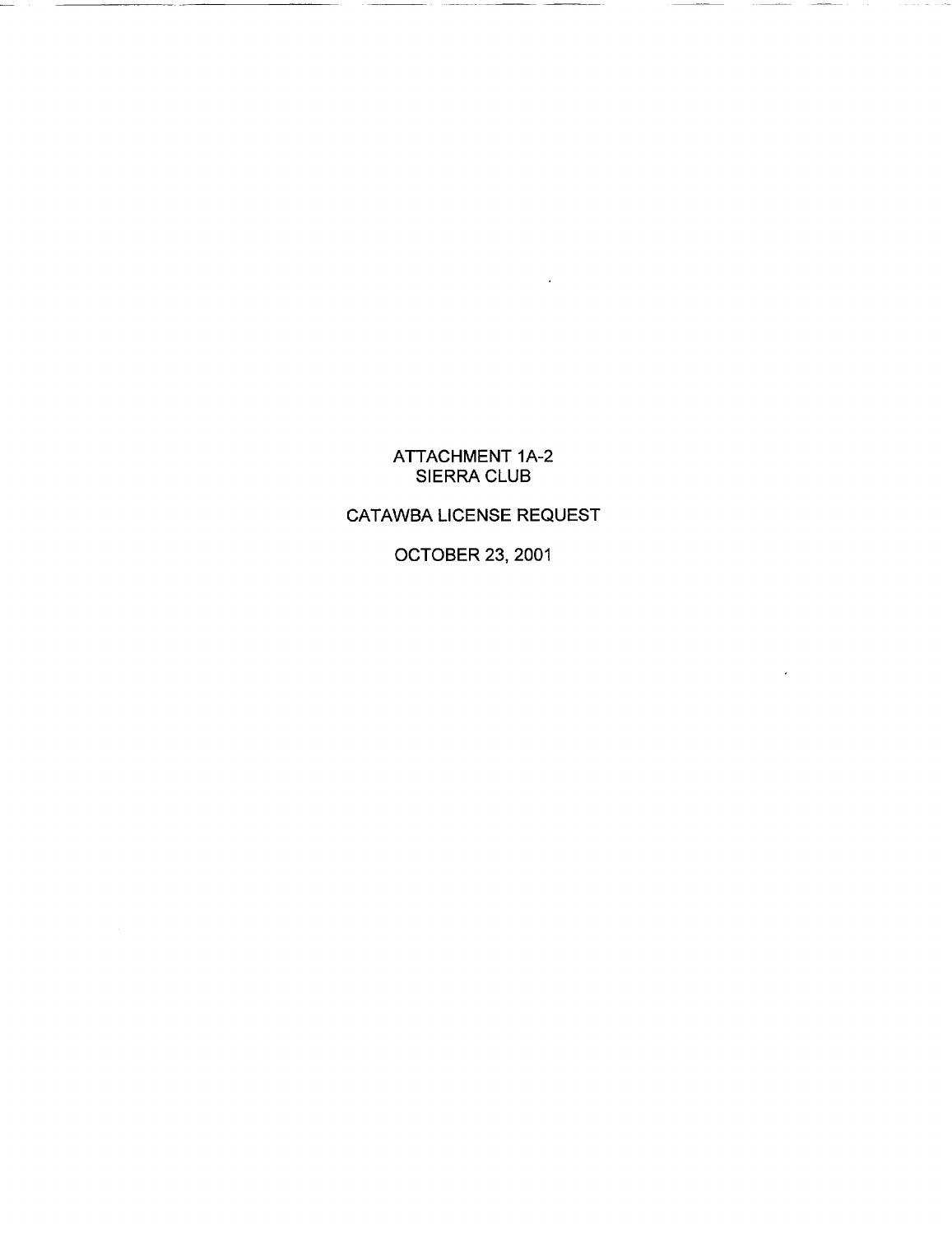October 23, 2001



To: The NRC Staff Subj: Catawba License Request

The South Carolina Chapter of the Sierra Club has been following the license renewal process for the Duke Energy Catawba Nuclear Station. Leading up to these hearings, an integral component of Duke's activities has been a public relations effort to educate the public on its plans to very shortly introduce MOX as a fuel in the Catawba station.

This MOX fuel is to be fabricated from weapons grade plutonium that is to be shipped to South Carolina's Savannah River site. The Governor of South Carolina is opposed to these shipments unless the Department of Energy agrees to a clear exit strategy. At this, time no agreement has been reached.

Duke Energy, in its public relations efforts to embrace MOX as an alternative fuel source, places heavy emphasis on the cost effectiveness of MOX and on reducing the inventory of weapons grade material. If the long-range strategy is to introduce MOX as a fuel, the South Carolina Sierra Club finds it strange that the license renewal application does not state that the plant will use MOX as a fuel source during the operating life of the request.

On Saturday October 20, the South Carolina Sierra Club unanimously passed resolution #01-05, titled Plutonium Disposition as Mixed Oxide Reactor Fuel. I will not read the entire resolution but will cite those sections that refer to MOX and the Catawba Nuclear Station. A copy of the complete resolution is attached to my remarks for insertion into the record of this hearing.

\* The SC Chapter of the Sierra Club expresses its support for Governor Hodges' call for the restoration of funding for plutonium immobilization.

\* Plutonium is a key component of nuclear weapons and also can be a deadly component of a radiation-dispersal weapon; consequently plutonium is an attractive object for theft by terrorists and rogue governments and as such poses a critical security risk at all vulnerable points in transport and handling.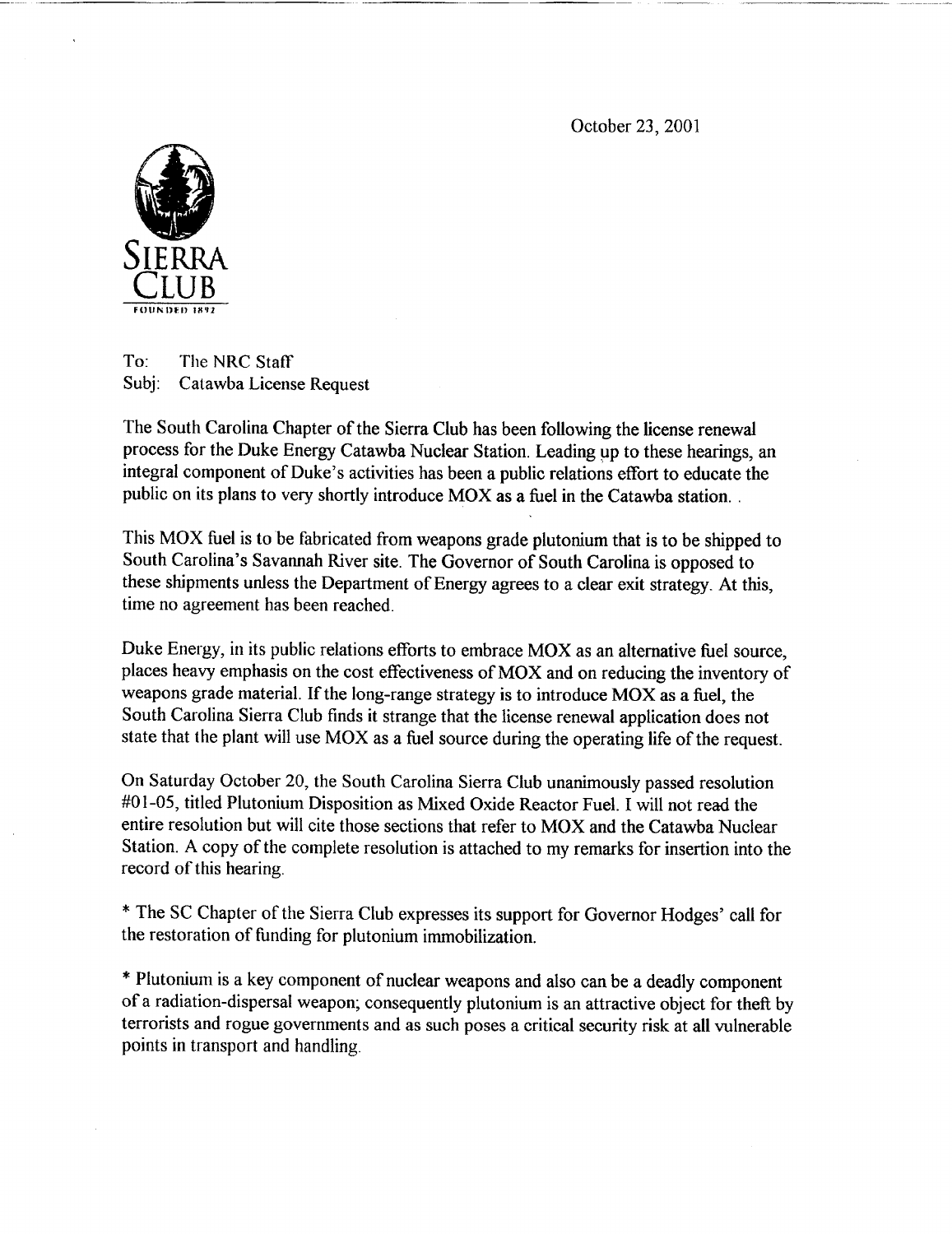\* The use of MOX fuel instead of traditional uranium fuel in the Catawba Nuclear Station could increase greatly the number of cancer deaths in a severe core-melt accident due to the presence of greater quantities of highly radiotoxic elements. Use of MOX fuels in these reactors, for which they were not designed, may pose additional and yet unknown operating risks.

\* The Catawba plant is one of the thin-walled ice condenser designs and is more vulnerable to a catastrophic, early containment failure that would release radioactive material to the envinonment.

\* The use of irradiated MOX will still contain plutonium even after "burning" which will remain stored on-site and may never exit South Carolina.

Regarding today's proceedings, the South Carolina Chapter of the Sierra Club unanimously opposes the shipment of plutonium by DOE to South Carolina's Savannah River Site for fabrication as MOX and the shipment, use and storage of MOX fuel at the Catawba Nuclear Station.

Furthermore, in that the application for license renewal under scoping review today does not indicate that the Catawba Nuclear Station will utilize MOX as part of its fuel component, the South Carolina Sierra Club views this application as incomplete and seriously flawed. The Club recommends that NRC immediately instructs Duke Energy to withdraw its application and that the process be terminated.

Sincerely,

Edmund J. FitzGerald, Chair South Carolina Chapter Sierra Club 638 Forest Lane Rock Hill, SC 29730 803-366-2774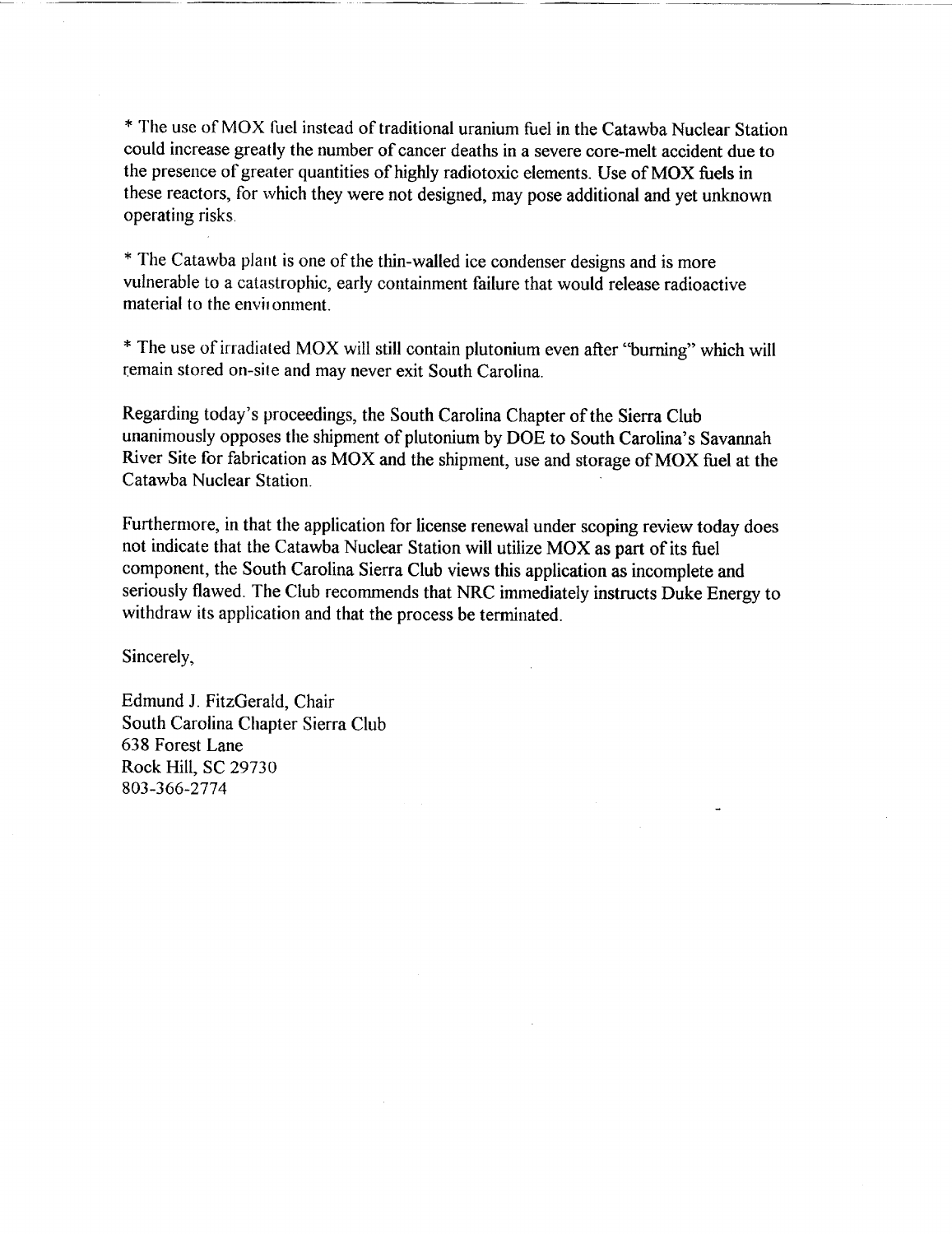## Sierra Club South Carolina Chapter **SCSC** Resolution **01-05**

## Plutonium Disposition As Mixed Oxide (MOX) Reactor Fuel

1. Whereas, in pursuit of the laudable goal of permanently removing plutonium from nuclear weapons, thereby reducing the threat posed by their deliberate or accidental use, the U.S. Department of Energy (DOE) has designated the Savannah River Site (SRS), located near Aiken, South Carolina, Duke Power's Catawba Nuclear Station near Rock Hill, South Carolina, and McGuire Station near Charlotte, North Carolina, for disposition of plutonium deemed excess to national security needs; and,

2. Whereas, the DOE has committed for more than five years to a dual-track approach to plutonium disposition in which surplus plutonium either is manufactured into mixed oxide (MOX) fuel to be used in a commercial nuclear power reactor or immobilized by conversion into a ceramic form for disposition with vitrified high-level radioactive waste already being produced at the SRS; and,

3. Whereas, under this dual-track approach, the SRS would undertake activities including the transport, receipt, storage, and processing of surplus plutonium to make MOX fuel and to immobilize plutonium, and the Catawba and McGuire reactors would receive MOX fuel from the SRS, use the fuel to operate, and then store the resultant spent nuclear fuel; and,

4. Whereas, throughout the 1990s the SRS stored approximately 2 metric tonnes (MT) of plutonium, and the plutonium disposition program would increase that amount to between 34 and 50 MT, and the disposition program would process and transport over 25 MT of that plutonium from the SRS to the Catawba and McGuire reactors, which have no experience storing or handling such high-plutonium-content fuel; and,

5. Whereas, the DOE has committed to the people of Colorado that it will close the Rocky Flats nuclear weapons facility near Denver by 2006, and to do so, DOE intends to ship approximately 7 to 10 MT of plutonium in various forms to the SRS over the next two to three years as part of the total coming to the SRS from all sources; and,

6. Whereas, the DOE has failed to provide an adequate, safe, long-term plutonium storage capability at the SRS and has effectively terminated work on the plutonium immobilization program by canceling funding for needed facilities and reducing the budget for-the immobilization track to termination levels; and,

7. Whereas, South Carolina Governor Jim Hodges has opposed any shipments of plutonium to the SRS in the absence of a firm and legally enforceable "exit strategy" including a restored commitment to resuming and fully funding the terminated immobilization program; and,

8. Whereas, the South Carolina Chapter of the Sierra Club has previously expressed its support for Governor Hodges' call for the restoration of funding for plutonium immobilization and his opposition to the shipment of additional plutonium to the SRS without a safe, clear, and legally enforceable exit strategy; and,

9. Whereas, plutonium is a radioactive material which poses an extraordinary hazard to human health and the environment, and which has a half life of 24,000 years, requiring safe and secure storage essentialiy forever; and,

10. Whereas, plutonium is a key component of nuclear weapons and also can be a deadly component of a radiation-dispersal weapon; consequently, plutonium is an attractive object for theft by terrorists and rogue governments and as such poses a critical security risk at all vulnerable points in transport and handling; and,